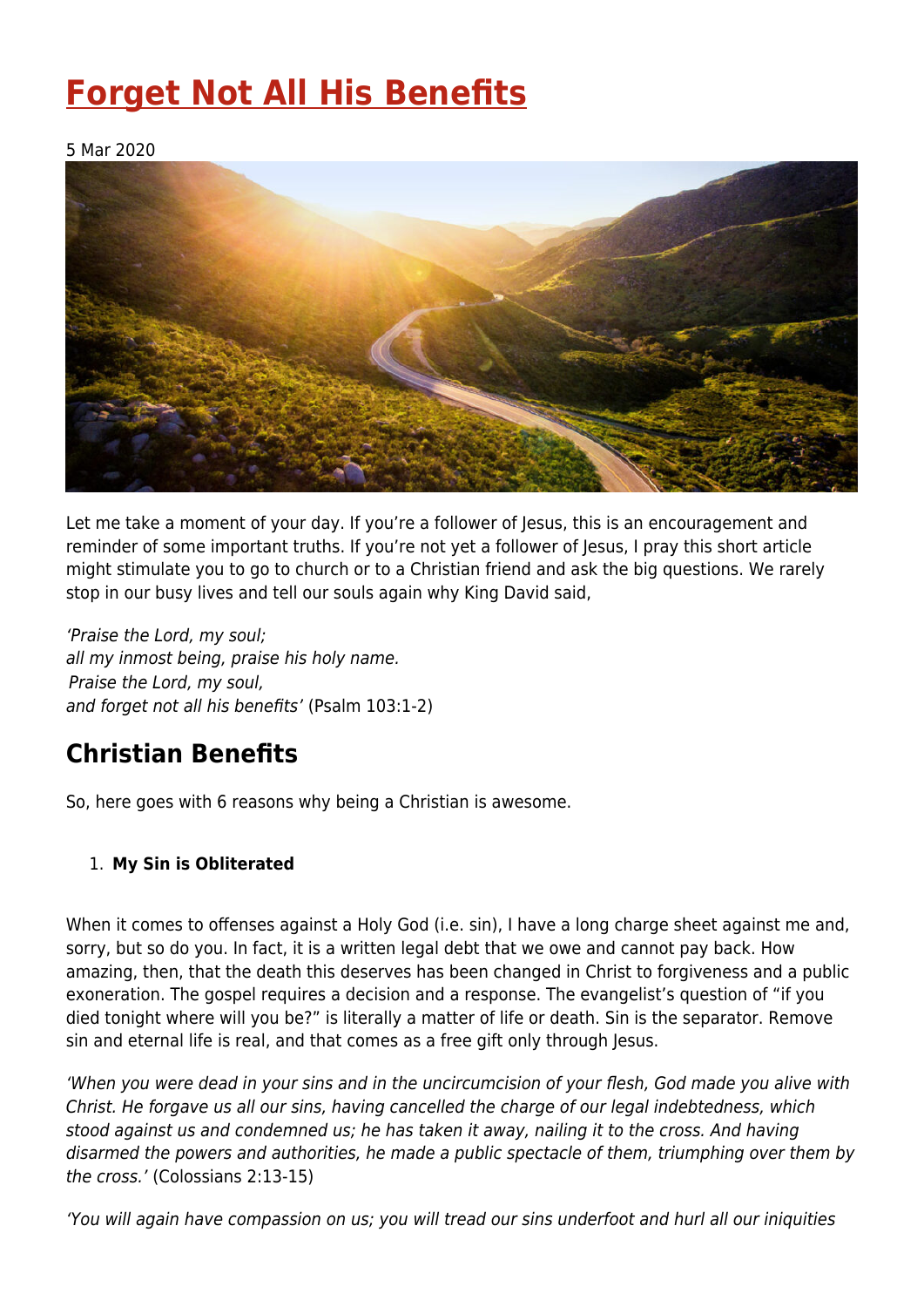into the depths of the sea.' (Micah 7:19)

### 2. **I Get Family & Friends**

'He gives families to the lonely, and releases prisoners from jail, singing with joy! But for rebels there is famine and distress.' (Psalm 68:6)

At school I was overly competitive, awkward and unappealing as a friend. At the age of 16 I gave my life to Jesus and things immediately changed. A move of God brought a group of guys into the church and He gave me friends I still love today, 30 years later. The church is founded on relationships. In Acts 2:42-44 the new believers were devoted to fellowship (a deep relational commitment) and 'All the believers were together and had everything in common.' As part of an apostolic partnership of churches, we have friends around the globe. The church is the most deeply caring and relational family in the world.

'Ask me for the nations, and every nation on earth will belong to you.' (Psalm 2:8, CEV)

#### 3. **I'm a New Person**

'Therefore, if anyone is in Christ, the new creation has come: the old has gone, the new is here!' (2 Corinthians 5:17)

This is an often-underestimated benefit of becoming a follower of Jesus. It's not a sci-fi regeneration but an actual spiritual transformation that continues until we die. Our old self was a prisoner to sinful inclinations and without power. When we become a follower of Jesus, God gives us His very presence through His Holy Spirit in us and with us. The most awesome thing about this is that we are given the exact same power that took a corpse, breathed life into it and smashed open a sealed grave. Get your head around that if you can!

'The Spirit of God, who raised Jesus from the dead, lives in you. And just as God raised Christ Jesus from the dead, he will give life to your mortal bodies by this same Spirit living within you.' (Romans 8:11, NLT)

#### 4. **I Get Super-Powers**

Ok, not really! What every Christian does receive, however, is spiritual gifts directly from God. 'Now to each one the manifestation of the Spirit is given for the common good.' (1 Corinthians 12:7) There are many different spiritual gifts. From those used in the public forum, like prophecy, leadership and interpretation of tongues, through to the very practical which are so essential for serving and building the church, such as administration, music and pastoral care. We get to explore these gifts as we serve one another and as part of a Holy Spirit-led team.

'Each of you should use whatever gift you have received to serve others, as faithful stewards of God's grace in its various forms.' (1 Peter 4:10)